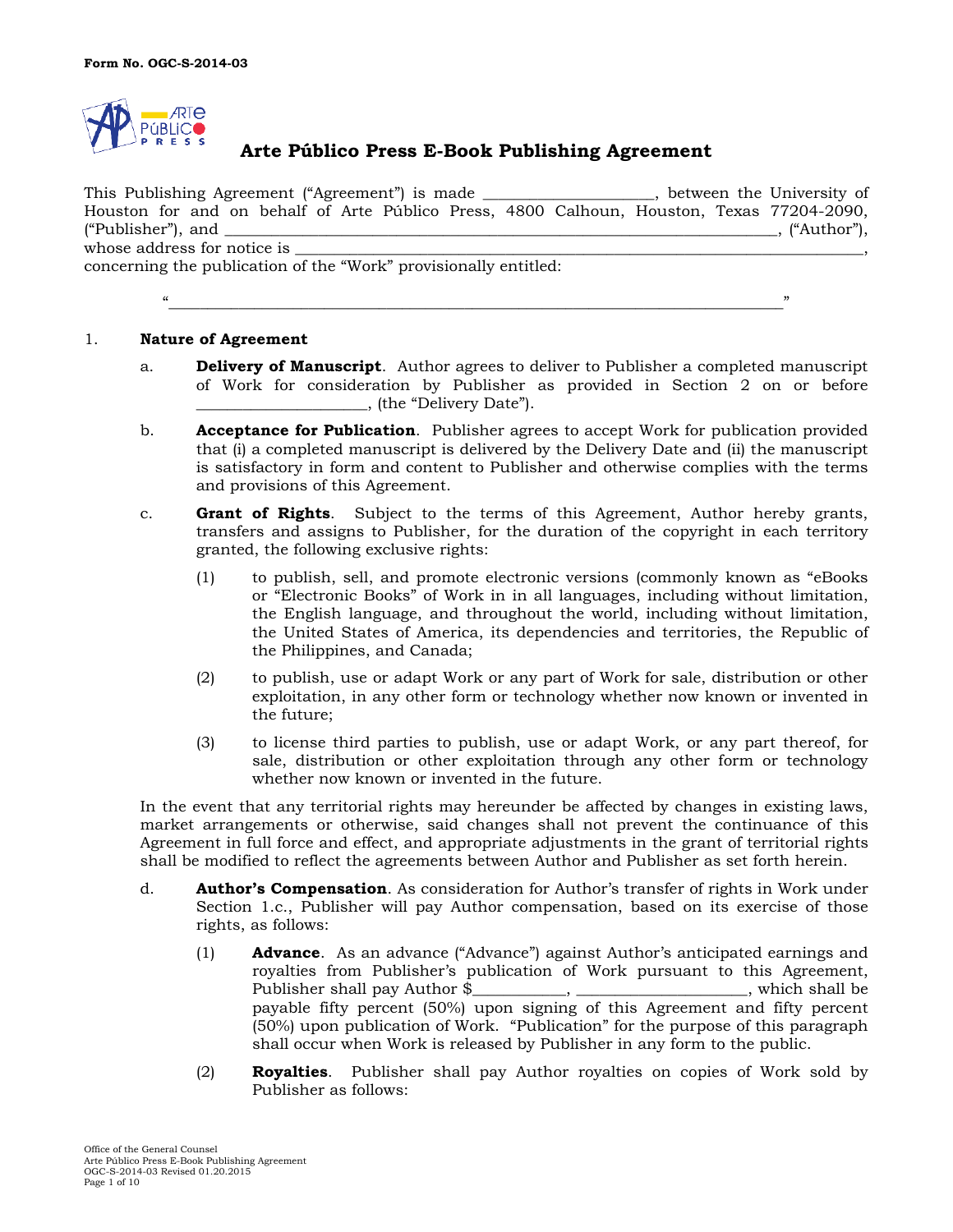- a) **E-books**. On E-books prepared and sold by Publisher the amount equal to  $\frac{1}{\sqrt{2\pi}}$  percent  $\frac{1}{\sqrt{2\pi}}$  %) of the net amount received by Publisher (as defined herein).
- b) **Other Publication or Use**. On the following items sold by Publisher, an amount equal to  $\qquad \qquad \text{percent}$  ( $\qquad \%$ ) of the net amount received by Publisher under such license or grant:
	- i. first serial publication rights in a magazine or newspaper before publication of a trade edition;
	- ii. dramatizations or adaptations of Work on the stage, via motion picture, radio, and television or for home video (including, but not limited to CDs, DVDs, films, animated films, video cassettes, and video disks);
	- iii. dramatizations or adaptations of Work via audio recordings;
	- iv. commercial exploitation;
	- v. book club and mail order continuity series;
	- vi. reprint editions, including, but not limited to, large print, hardcover and soft-cover;
	- vii. second serial publication in a magazine or newspaper after publication of the trade edition;
	- viii. abridgment and condensation;
	- ix. photocopies or permission to photocopy Work; and
	- x. the sale in other languages through translation.

It is understood and agreed that Publisher is authorized to include first and second serial rights in other languages as part of its licenses for translated editions.

- xi. **Electronic Copies.** On electronic, computerized or online editions or rights in all electronic formats, excluding e-book publication, which use all or part of Work (including, but not limited to, programmed instructions, software, databases, videotext, teletext, information storage and retrieval systems and all other technology now known or to be invented in the future) licensed by Publisher
- c) **Promotional Copies**. No royalty shall be due Author on copies for promotional purposes.
- (3) **Other Rights**. Author agrees to give Publisher the exclusive first opportunity to consider purchasing additional publishing or sublicensing rights to Work not specifically stated in this Agreement. The parties agree to negotiate in good faith in an effort to agree on mutually acceptable terms for such rights. If the parties are unable to so agree on or before the sixtieth (60th) day following the date the rights were offered in writing to Publisher, Author shall be entitled to offer such rights to other publishers; provided, that in the event Author shall receive a bona fide offer or reach an agreement for the purchase of such rights, Publisher shall have an exclusive right of first refusal to acquire such rights on the same terms as set forth in such bona fide or agreement for a period of sixty (60) days after Publisher receives written notice setting forth the terms of such offer or agreement.
- (4) **Definitions of the Net Amount Received**. The "net amount received by Publisher" as used in this Agreement shall mean gross revenues actually received by Publisher for sales of Work, less any of the following charges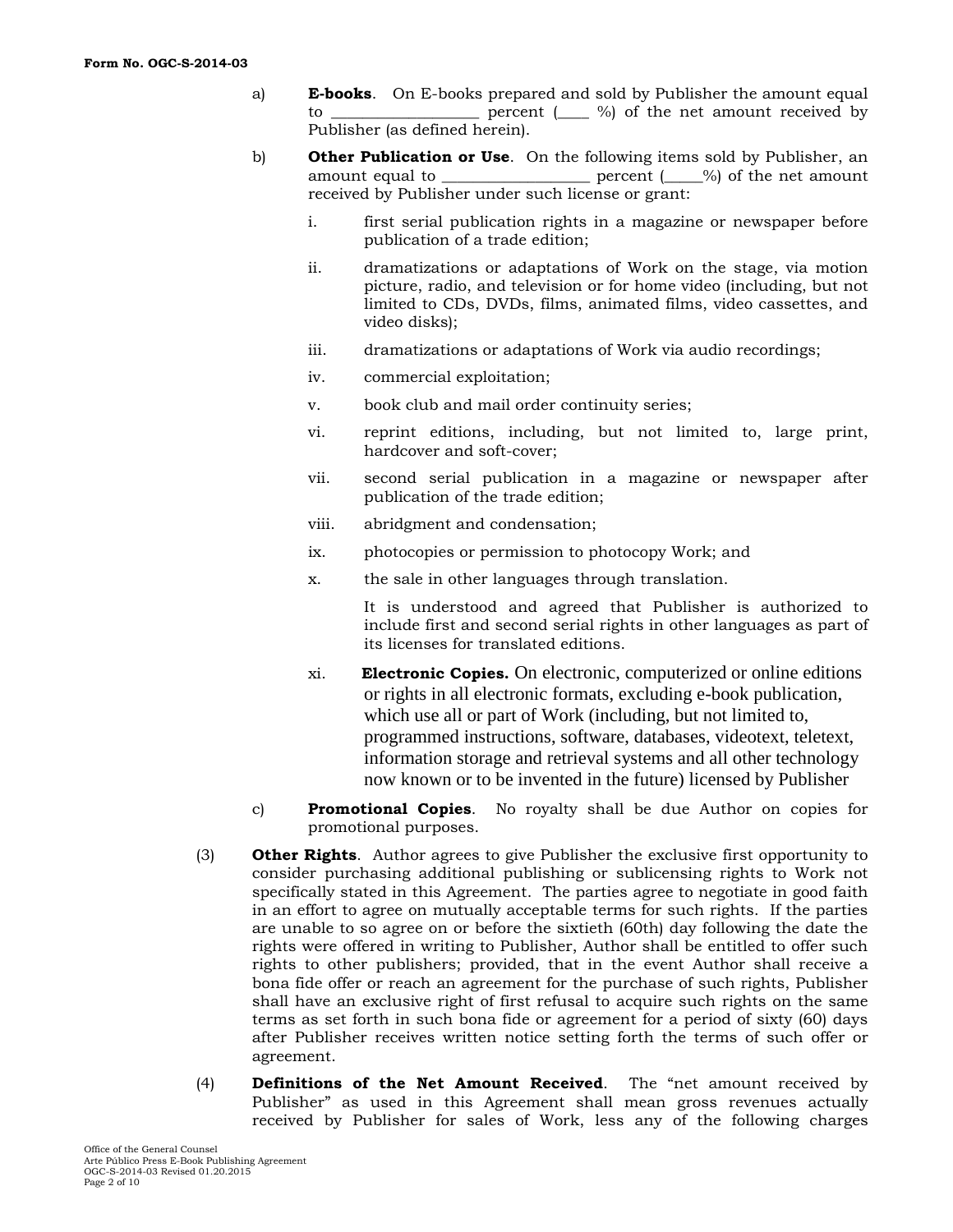applicable to any such transactions: (1) appropriate credits and trade discounts given to the customer or rebated by Publisher; (2) foreign agents' commissions paid by Publisher; (3) reasonable reserves or deductions for returns, and (4) any other amounts or charges set forth herein.

#### 2. **Preparation of Work: Review and Acceptance by Publisher**

- a. **Delivery Date**. Author and Publisher have entered into this Agreement in reliance on the Delivery Date and in anticipation that Work will be satisfactory in form and content to Publisher. Any change in the Delivery Date must be agreed to by both parties in writing. The parties acknowledge that time is of the essence in the delivery of the manuscript.
- b. **Conformance of Manuscript to Author's Warranties**. Author agrees to prepare Work in accordance with Author's Warranties as set forth in Section 6.a.
- c. **Completed Copy**. Author will deliver to Publisher two (2) clean and legibly typed, double-spaced, completed copies of the manuscript and a disk containing a copy of the manuscript in Microsoft Word format, or such other successor format as Publisher shall designate. Photographs, drawings, maps, and other illustrations specified by mutual agreement to be included in Work shall be delivered to Publisher in a form and quality suitable for reproduction.

#### d. **Permissions, Authorizations and Research Materials**.

- (1) **Text**. If any text, charts, illustrations or research material created or controlled by others ("Third Party Materials") is incorporated into Work, Author will obtain, at Author's expense, written permission (the "Permissions") for any and all such Third Party Materials. It is understood and agreed that the rights granted by Permissions shall extend to all of the publishing, distribution, promotional, advertising, licensing and sublicensing rights granted by Author to Publisher in this Agreement. If requested by Publisher, Author shall immediately deliver such Permission to Publisher. Publisher may delete from Work any Third Party Material that has not been properly authorized.
- (2) **Other Material**. Publisher may commission third parties to contribute or prepare any text, index, illustrations, maps, charts, research, or other material in connection with Work as has been mutually agreed by Author and Publisher to be necessary to Work. Any expenses incurred by Publisher to obtain such other material and the proper authorization for the use of such material in Work will reduce the net amounts received.
- (3) **Records and Documentation**. Author agrees to maintain appropriate records and documentation of Work, including without limitation, permissions and copies of research notes and tape recordings for a period of not less than three (3) years and one (1) day from the date of Publisher's last publication of Work.
- e. **Review and Acceptance of the Completed Manuscript**. If Publisher receives the completed manuscript on or before the Delivery Date, Publisher will review the manuscript and notify Author whether Publisher considers the manuscript satisfactory for publication. Failure of Author to deliver the manuscript to Publisher on or before the Delivery Date shall give Publisher the right to terminate this Agreement and shall relieve Publisher from all liability hereunder; provided that Publisher may accept a manuscript which is delivered after the Delivery Date if Publisher notifies Author in writing within thirty (30) days after the receipt of a manuscript that Publisher is accepting the manuscript under the terms of this Agreement.
- f. **Author's Right to Resubmit a Revised Manuscript**. If Publisher finds the completed manuscript to be unsatisfactory, Publisher will specify in writing the reasons why Publisher believes the completed manuscript is unsatisfactory. Author shall then have the right to resubmit a revised manuscript at a mutually agreed delivery date which shall be reasonable under the circumstances, but which in no event shall be more than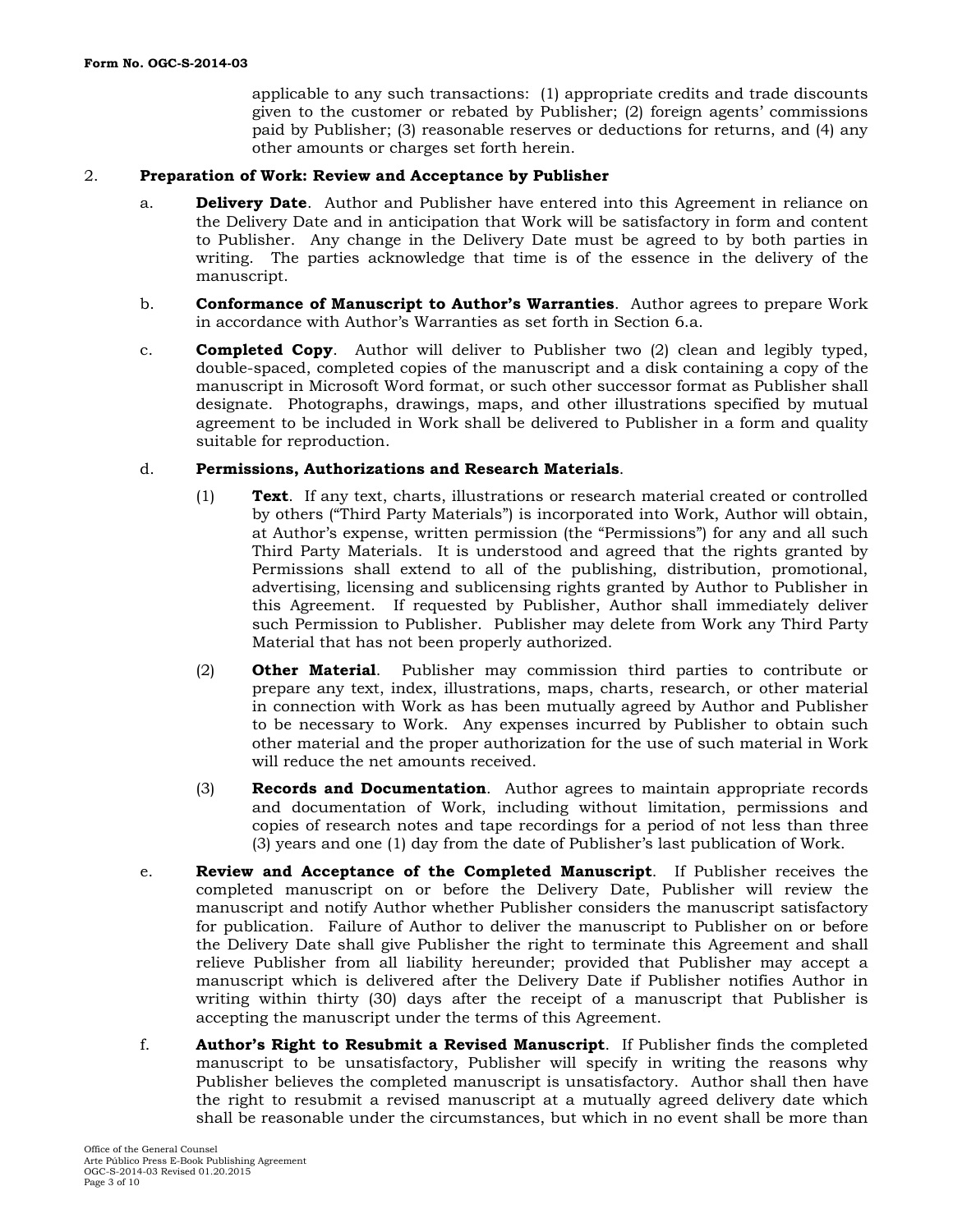90 days after the date on which Publisher notifies Author of rejection of the manuscript. Although Publisher shall not be required to provide additional editorial services to assist Author in rendering the completed manuscript satisfactory for publication, Publisher may do so after consultation with Author.

- g. **Acceptance of the Revised Manuscript**. If Publisher finds the revised, completed manuscript to be satisfactory in form and content under Section 2.f. (including the material stipulated under Section 2.d.), Publisher will notify Author of Publisher's acceptance of Work for publication. Actual publication of Work by Publisher shall be deemed acceptance of Work; provided, however, any action other than notice or actual publication by Publisher (such as the payment of any advances or the commencement of the editorial process) shall not be construed as acceptance of Work.
- h. **Publisher's Revision of Manuscript**. Publisher shall be authorized to edit the manuscript of Work for style and usage, but shall not be entitled to make substantive changes in Work without Author's prior written approval.
- i. **Termination Prior to Publication**. If any of the following circumstances arise, this Agreement may be terminated by the party and in the manner set forth below:
	- (1) **Failure to Deliver**. If Author fails to deliver the completed manuscript by the Delivery Date, if Author delivers a complete manuscript but Publisher has rejected the manuscript on the basis of timeliness under Section 2.e., or if Author delivers a completed but unsatisfactory manuscript by the Delivery Date and fails to resubmit a revised manuscript by the agreed-upon dated as stipulated in Section 2.f., or under Section 6.c., then Publisher may terminate this Agreement and pursue any other remedies provided herein or by applicable law, and Author shall promptly repay all advances, if any, received from Publisher.
	- (2) **Unsatisfactory Manuscript**. If Publisher informs Author that the revised manuscript (under Section 2.f.) is not satisfactory for any reason, or if Author fails to make changes to eliminate legal risk (under Section 6.c.), this Agreement shall terminate and Author will reimburse Publisher for advances if any, paid to Author, if and when Author receives advances or other revenues from another source for uses (in any form) of Work or a work based on Work. Notwithstanding Publisher's right of termination herein, Author shall be free to offer Work or any rights in or from Work to another party, it being understood that Publisher's exclusive rights granted hereunder will continue in full force and effect.
	- (3) **Refusal to Revise**. Author may choose to terminate this Agreement instead of revising the manuscript in accordance with Section 2.f. or Section 6.c. In this event, Author shall promptly repay all advances, if any, received from Publisher.

# (4) **Failure to Publish**.

- i. If Publisher fails to give notice to Author as required in Section 2.e. and such failure continues for sixty (60) days after receipt of written notice from Author of such failure, Author may terminate this Agreement.
- ii. If after acceptance Publisher fails to publish Work on or before the date set forth in Section 3.a. or any extension thereof as provided for herein, Author may send Publisher written notice demanding that Publisher begin acts toward publication of Work within thirty (30) days after receipt of such notice. If Publisher does not provide written verification that such acts have been commenced within the thirty (30) day time period, Author may terminate this Agreement.
- iii. Upon termination as a result of either (i) or (ii), Author shall retain all advance payments made up to that time by Publisher as Author's sole and exclusive remedy for non-publication.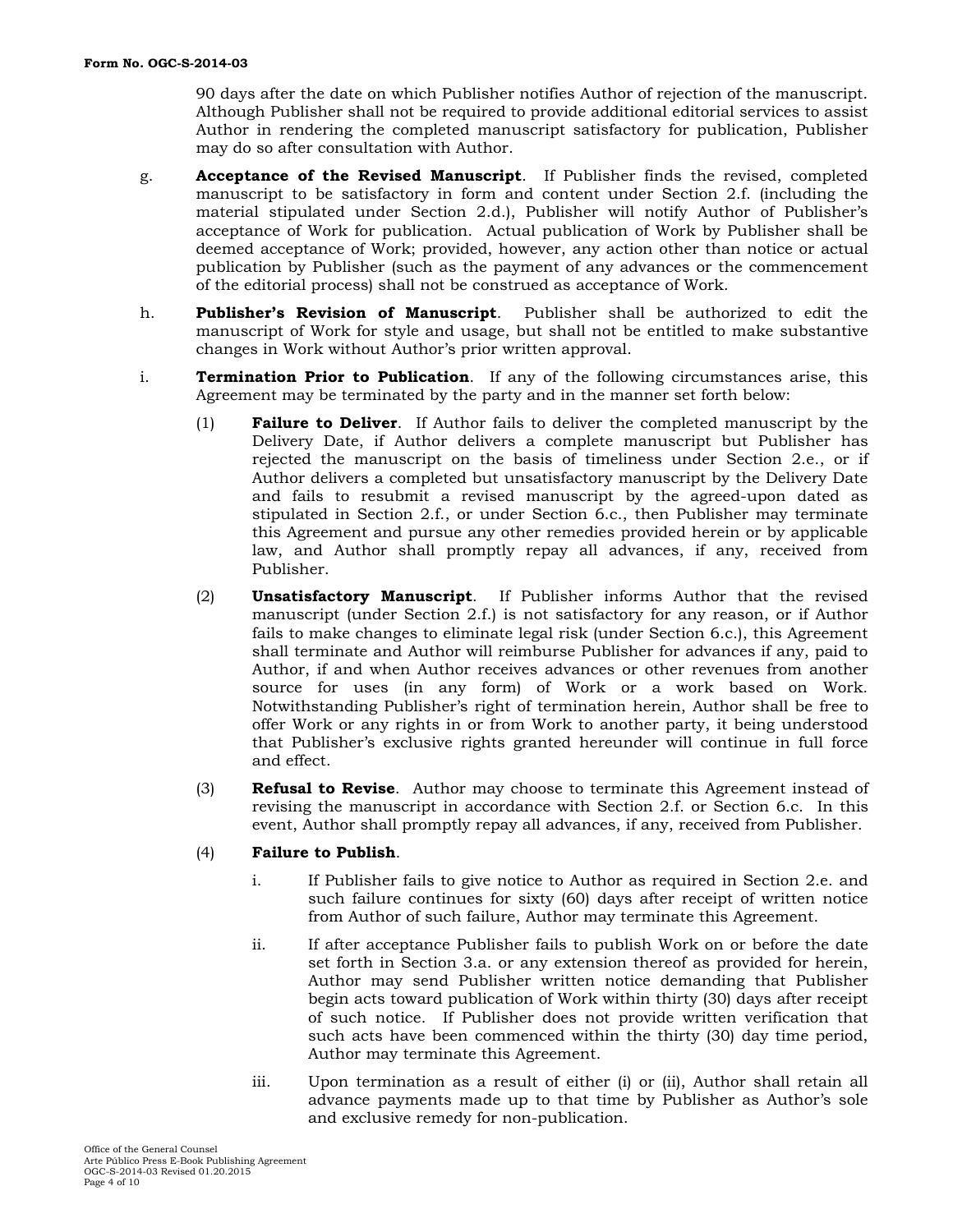- (5) **Publisher's Right to First Refusal after Certain Terminations**. In the event that this Agreement is terminated by Publisher under this Section 2.i. and, within five (5) years from such termination date, Author shall receive a bona fide offer or reach an agreement for the purchase of rights relating to Work or any part thereof, Publisher shall have an exclusive right to first refusal to acquire such rights on the same terms as set forth in such bona fide offer or agreement for a period of sixty (60) days after Publisher receives written notice setting forth the terms of such offer or agreement.
- j. **Postponement of Publication**. Publisher may delay its decision whether to accept the manuscript and/or postpone publication or distribution of Work during legal review under Section 6.c.; provided that the time period of such delay shall be reasonable under the circumstances

#### 3. **Publication**

- a. **Date of First Publication**. Provided that the manuscript and all required consents are delivered to Publisher on or before the Delivery Date, Publisher will publish Work at its expense on or before \_\_\_\_\_\_\_\_\_\_\_\_\_\_\_\_\_\_, unless publication is delayed by circumstances beyond Publisher's reasonable control or by legal review of Work under Section 6.c.
- b. **Author's Correction in Proof**. Publisher shall send Author proofs of Work, and Author agrees to read, correct, and return them promptly, but in no event later than ten (10) days after receipt of the proofs. Any changes requested by Author shall be incorporated at Publisher's sole discretion. Failure of Author to respond with any corrections within the ten (10) day period shall be deemed to be an acceptance of the proof by Author. Author agrees to pay the cost of alterations initiated by Author that exceed ten percent (10%) of the initial composition expense. Such amounts may be deducted from the determination of net amount revised by Publisher. Author will not be required to pay for printer's or Publisher's errors.
- c. **Title of Work**. Author and Publisher shall mutually agree upon the title of Work.
- d. **Style of Publication**. Publisher shall determine the style and manner of publication, including design, form, printing, production, price, sale, promotion and distribution of free copies. These decisions shall be based solely on Publisher's own experience and judgment and will reflect its business decisions made in good faith.
- e. **Advertisements**. Publisher or its licensees will not insert or authorize the insertion of advertisements in any book edition of Work without Author's written consent, with the exception that mention may be made of other books published by Publisher or its licensees in soft-cover editions of Work.
- f. **Promotion of Work**. Publisher may use and authorize others to use Author's name, likeness, and biographical information in connection with the exercise of the rights granted under this Agreement and in any related advertising and promotion. Author agrees to cooperate with Publisher in promoting Work as Publisher may reasonably request, in accordance with a mutually agreeable schedule. Author acknowledges and agrees that he or she shall not be entitled to any additional consideration for the rights set forth in this Section 3.f.; it being understood that the royalties set forth herein shall constitute the consideration for these rights.

# 4. **Copyright and Selections**

a. **Assignment, Registration and Notice**. Author hereby assigns any and all copyrights which Author may have in Work to Publisher and agrees to take such actions, and to execute and deliver to Publisher such documents, as are necessary and reasonable to secure such assignment. Upon first publication of Work in the United States, Publisher will insert the copyright notice for Work in the name of Author in every copy of Work and will require the same of its licensees. Publisher will register copyright for Work in the United States within ninety (90) days of its first publication.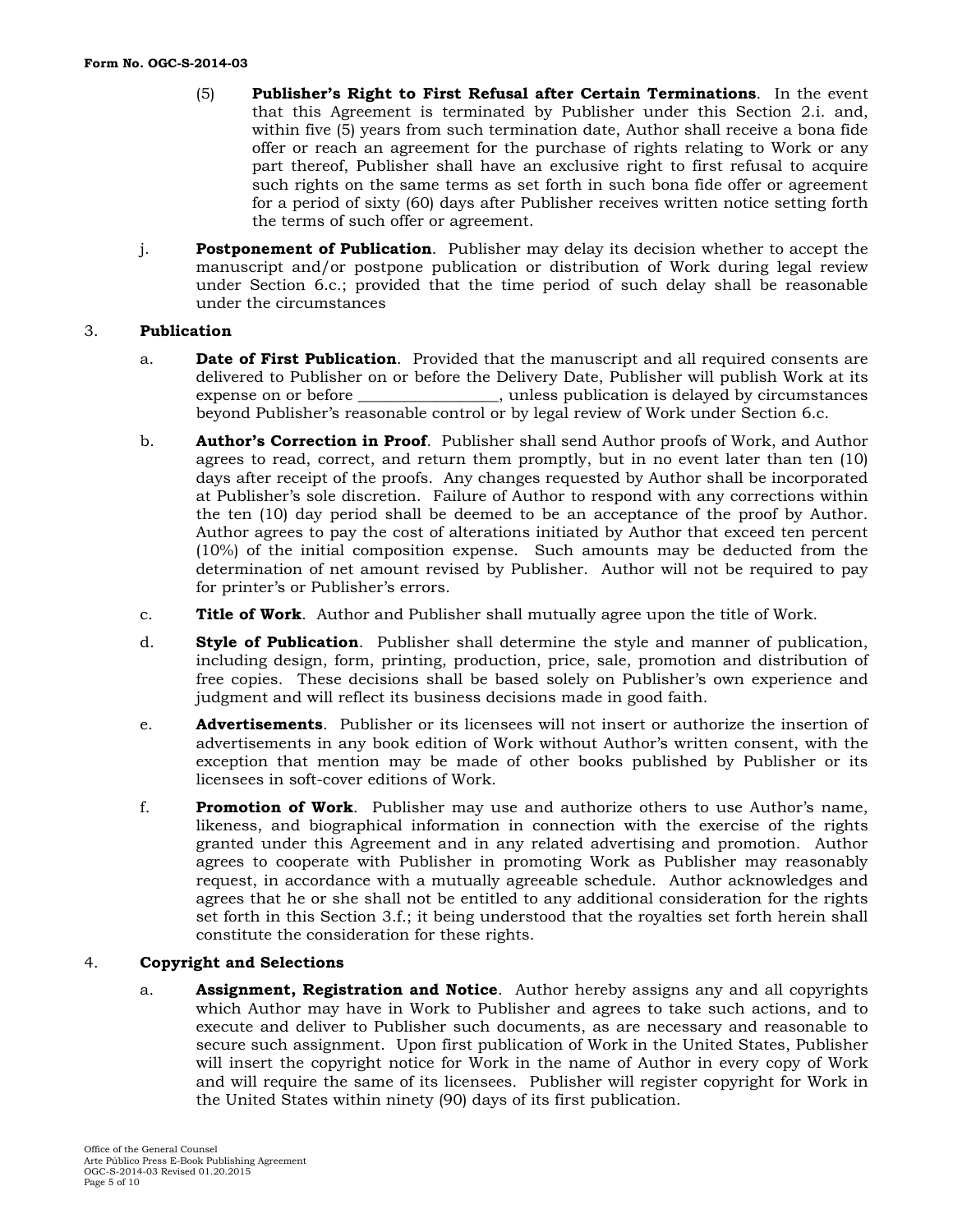#### **Form No. OGC-S-2014-03**

- b. **Notification of Prior Publication**. If Author grants or has granted any rights for other to publish or otherwise exploit part or all of Work before Publisher's publication and if such rights have not been transferred to Publisher under this Agreement, Author will promptly notify Publisher of the dates of such publications and will deliver to Publisher the documents (such as assignments of copyrights) which Publisher deems necessary to secure copyright for Work.
- c. **Selections for Promotion**. If Publisher believes it will benefit Work, for promotional purposes, to publish or to permit critics, reviewers or others to publish or otherwise use excerpts of less than five hundred (500) words from Work or summaries of Work, it may do so without charge to them or payment to Author. If Author or Author's licensees make written requests to reproduce short excerpts from Work or summaries of Work for promotional purposes and not for sale, Publisher and Author will permit such uses if they do not exceed a total of seven thousand five hundred (7,500) words or ten percent (10%) of the text, whichever is shorter. A proper copyright notice will be used. The use of said material shall not generate income for either party.
- d. **Non-profit Uses**. Publisher may permit third parties to reproduce or record Work in appropriate forms for the physically or mentally disabled on a non-profit basis, without charge to such third parties or payment to Author.
- e. **Infringement by Others**. If during the existence of this Agreement, the copyright for Work or any part thereof shall be infringed or a claim for unfair competition shall arise from the unauthorized use of Work or any part of it, the parties may proceed jointly to protect rights in Work, and share expenses and recoveries jointly. Either party shall have the right to prosecute such action, and such party shall bear the expenses, and any recoveries shall belong to such party. Publisher shall not be liable to Publisher's failure to take such legal steps. Each of the parties shall give the other prompt written notice of any claims that Work infringes on any rights of third parties, or of any known infringement of Work by a third party.

# 5. **Statements to Author**

- a. **Payments**. After publication, Publisher will render annual statements of account on or before December 31 of each year covering the net amounts received from sales and licenses of Work through August 31 of such year, and shall pay with the statements the net amounts due, payable to Author by check at the address contained herein, subject to the following exceptions:
	- (1) **Reserves for Returns**. To avoid overpayment to Author and to provide for possible return of stock by booksellers, Publisher may withhold a reasonable reserve against the royalties accrued to Author on all sales of Work in any of Publisher's editions. Such reserve shall be withheld for not more than 2 months following the date of the annual statement, and any amounts withheld under such reserve shall be due and payable at the earlier of (i) the end of such period or (ii) when they are no longer needed to cover actual or reasonably foreseeable returns.
	- (2) **Author's Charges or Debts; Offset**. Publisher may, in addition to any other remedies provided by law, deduct any charge provided for in this Agreement or other debt owed to Publisher by Author from any and all monies otherwise due Author from Publisher under this Agreement.
	- (3) **Licensees' Statements**. Publisher shall provide copies of statements from subsidiary rights licenses to Author upon Author's reasonable request. License fees collected from subsidiary rights purchasers will first be applied to the repayment of Author's advance; once the advance has been repaid to Publisher, Author's portion of the license fee will be paid along with any royalties earned on/or before the yearly scheduled date (see Section 5.a.)
	- (4) **Other Information**. Publisher agrees to provide Author, upon reasonable written request which shall not occur more than once in every twelve (12) month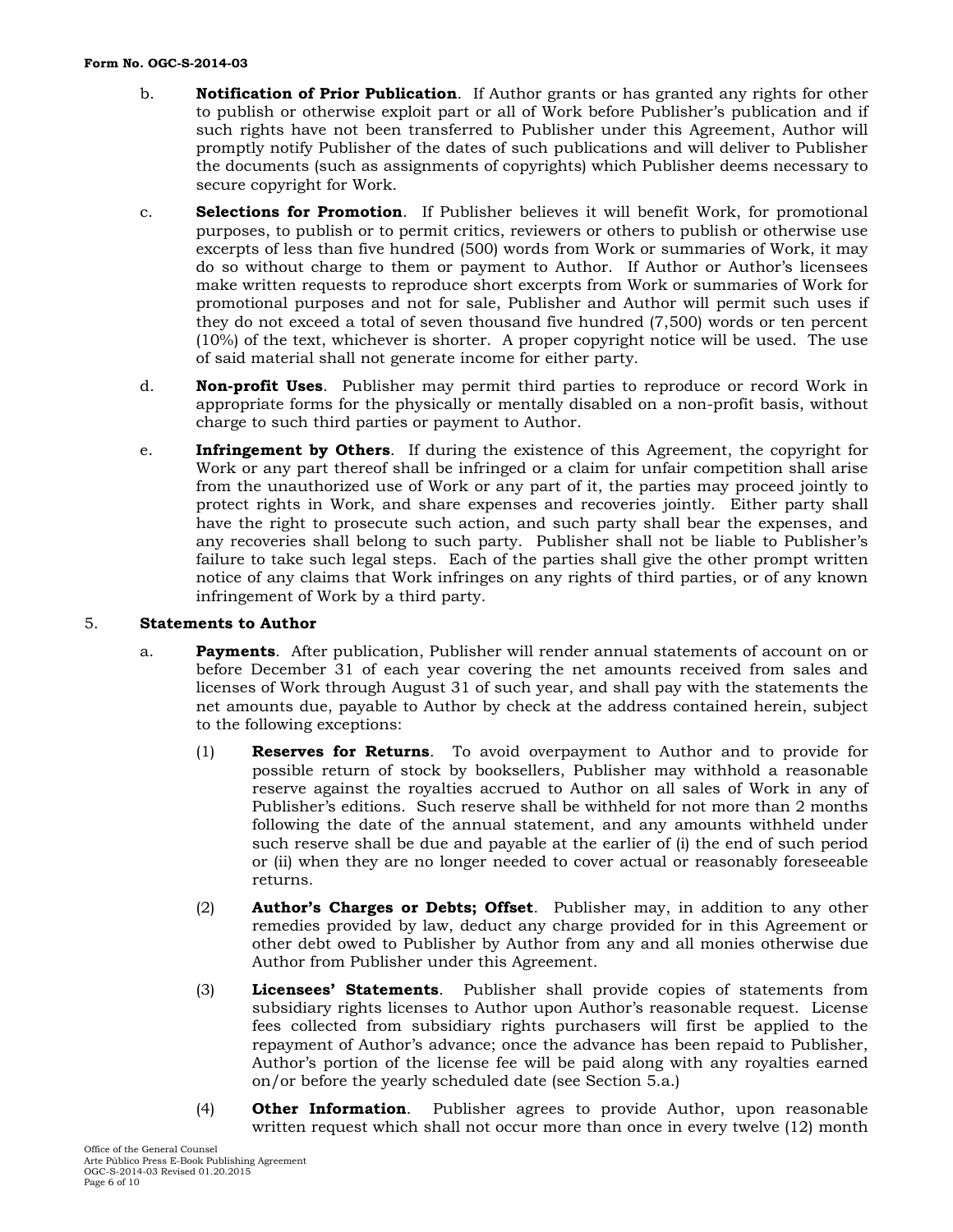period, with specific information regarding inventories, printings, and returns which may not otherwise appear on the records of account.

b. **Verification of Accounting**. Author or Author's representative, at Author's request, may examine Publisher's records of account as they relate to sales or licenses of Work as appropriate to verify the accuracy of Publisher's records of account, provided that any examination is performed no more than once a year, after reasonable notice, during normal business hours of Publisher. If errors of more than five percent (5%) are found, the expense of examining Publisher's records shall be borne by Publisher. Errors not objected to in writing within two (2) years following the end of the fiscal period to which such errors relate shall be deemed waived by Author.

# 6. **Legal Undertakings**

- a. **Author's Warranties**. Author represents and warrants that Work is and will be in accordance with the following "Author's Warranties," which Author makes for the benefit of Publisher and any third party acquiring any right or interest in Work or a copy of Work through Publisher.
	- (1) **Disclosure Affecting Rights Granted**. Unless otherwise disclosed to Publisher in writing, Author warrants that:
		- i. Work has not been previously published in whole or in part;
		- ii. Work is not, and prior to the normal expiration of copyright will not be, in the public domain in whole or in part;
		- iii. Work is and will be original and Author is its sole author and creator;
		- iv. no third party has or will have any claim to or interest in Work as a coauthor or otherwise; and
		- v. Author has not entered and will not enter into any agreement with any third party conflicting with Publisher's rights relating to the creation, subject matter, or publication of Work, including without limitation any copyright or other similar right in Work.
	- (2) **Risk of Liability**. Work will not infringe any valid copyright, or other proprietary or property rights of any other person, contain any matter that libels or violates the privacy or publicity or any rights of any person or entity, or otherwise be in contravention of law; and Author has used and will use all reasonable care in the creation, research, and preparation of Work to ensure that all facts and statements in Work are true and correct in all material respects.
	- (3) **Risk of Injury**. Work will not contain any statement, formula, direction, recipe, prescription of other matter that involves a reasonably foreseeable risk of injury or damage to Work's readers or others.
	- (4) **Third-Party Claims**. Author is not aware of any claim or proceeding by any third party inconsistent with any of Author's Warranties, and Author will inform Publisher if any such claim is made or threatened in the future.
	- (5) **Other Publication**. Author has not published or authorized publication of any work that would compete directly with Work or materially diminish the value of the rights granted to Publisher in this Agreement, and will not do so during the term of this Agreement.
	- (6) **Ability to Comply**. Author is free to make this Agreement and will remain free to perform all of Author's obligations under this Agreement.
	- (7) **Cooperation**. Author agrees to cooperate with Publisher and its legal counsel and other representatives in the defense of any claim or proceeding arising out of Work.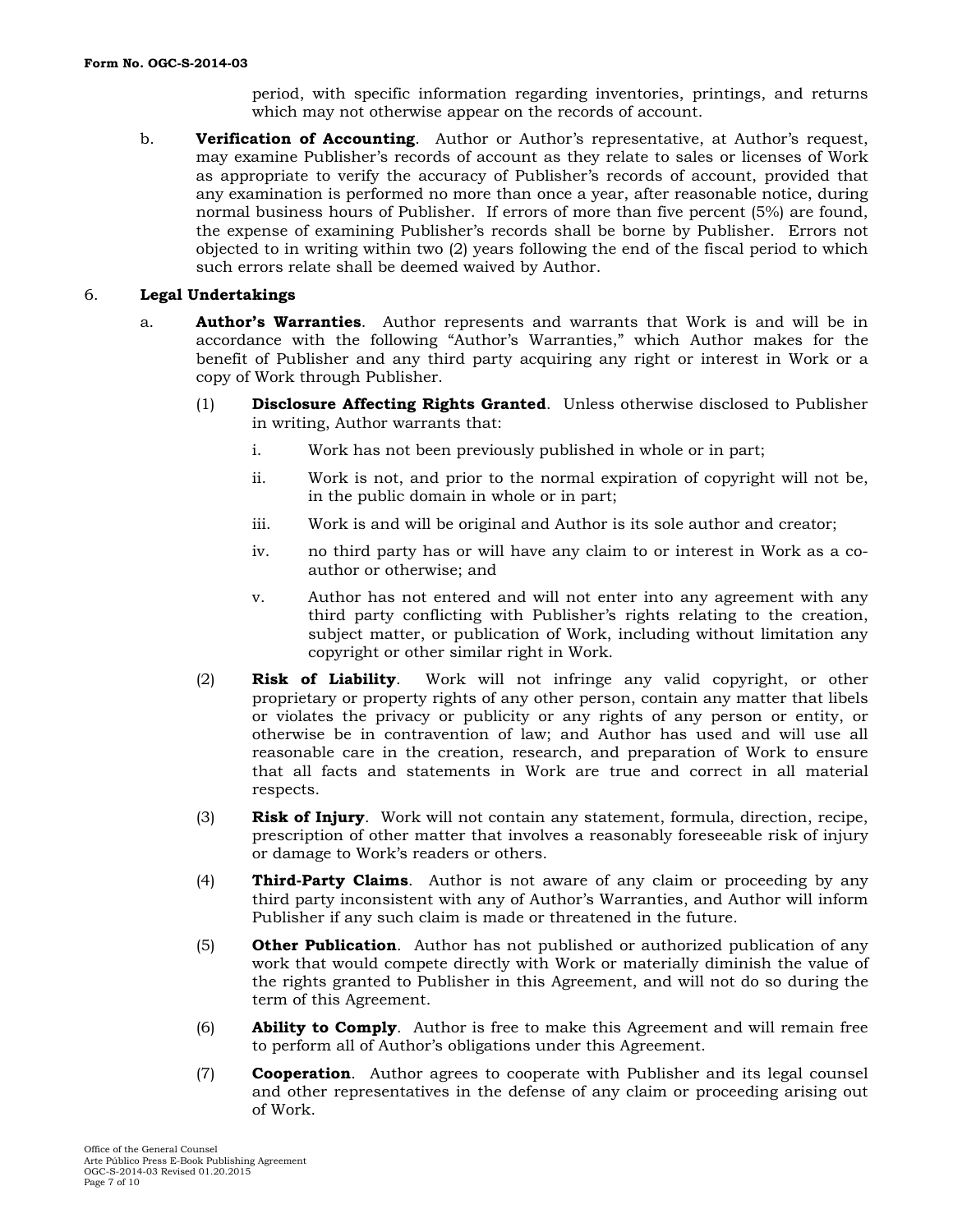#### **Form No. OGC-S-2014-03**

- b. **Publisher's Material**. Author's Warranties shall not apply to any material supplied solely by Publisher under Section 2.d.(2) of this Agreement.
- c. **Legal Review**. Publisher may, but is not required to, investigate whether Work presents legal risk or whether Author's Warranties are accurate, obtain a legal opinion on behalf of Author, or request changes. Any investigation or opinion or requested changes shall not affect Author's Warranties or responsibilities. Publisher may request Author to make changes to Work in consideration of the legal rights of others. If Author is unwilling to make such changes, Publisher or Author may terminate this Agreement as provided in Section 2.i.(2) and 2.i.(3) of this Agreement.
- d. **Author's Breach**. Author agrees that in the event of a breach or threatened or attempted breach of this Agreement by Author, Publisher would be irreparably injured and would be without adequate remedy at law. Therefore, in the event of a breach or a threatened or attempted breach of any of the provisions hereof, Publisher shall be entitled, in addition to any other remedies which it may have hereunder at law or in equity, to seek a temporary restraining order, temporary and/or permanent injunction and/or a decree for specific performance of the terms hereof without the necessity of showing actual or threatened damage, and without being required to furnish a bond or other security. If a court or arbiter makes findings of fact indicating that Author's breach was intentional, malicious, or willful, Publisher may recover any unearned portion of the advance; and/or Publisher, and any third party acquiring any right or interest in Work or a copy of Work, may recover from Author any costs, expenses, and damages arising from such breach which are not covered by insurance.
- e. **Indemnification by Author**. To the extent authorized by the laws and constitution of the State of Texas, Author agrees to indemnify, defend and hold Publisher and/or its licensees harmless from any claims, losses, suits, costs, proceedings, damages, or liabilities (including attorney's fees) that arise out of or are based on the grounds that Work, in any form, contains libelous, defamatory, or unlawful material, or that it infringes upon existing proprietary rights, and will reimburse Publisher for any legal or other expenses incurred by Publisher in connection with investigating or defending against such claims, losses, suits, proceedings, damages or liabilities, as and when such expenses are incurred; and until such claim or suit has been settled or withdrawn, Publisher may withhold any sums due Author under this Agreement. Publisher reserves the right to settle any claim, proceeding, or suit at any time.
- f. **Continuance of Author's Warranties and Responsibilities**. Author's Warranties and Author's other responsibilities under this Section 6 shall be in effect throughout the term of this Agreement and shall survive its termination.

# 7. **Discontinuance of Publication and Reversion of Rights**

- a. **Definition of "In Print."** Work shall be deemed "in print" when copies of Work are available and offered for sale in any medium authorized under this Agreement, whether issued by Publisher or by its licensees, or when an edition of Work is under license or option to be published by another party within twenty-four (24) months.
- b. **Request to Place in Print**. If Work is not in print and if three (3) years have elapsed since Work was last in print, Author may request in writing that Publisher place Work in print. Publisher shall notify Author in writing within three (3) months from the receipt of such request whether it intends to place Work in print, and if within six (6) months from receipt of Author's request Publisher has made arrangements to place Work in print, this Agreement will continue in full force.

If written verification that Work will be placed in print is not supplied by Publisher within six (6) months of the receipt by Publisher of Author's request and Author is in compliance with all other terms of this Agreement, Publisher shall execute and deliver a written document reverting all rights in Work granted herein to Author, except (i) all other covenants, representation and warranties of Author, including without limitation, rights of Publisher to other Works of Author and all indemnification obligations of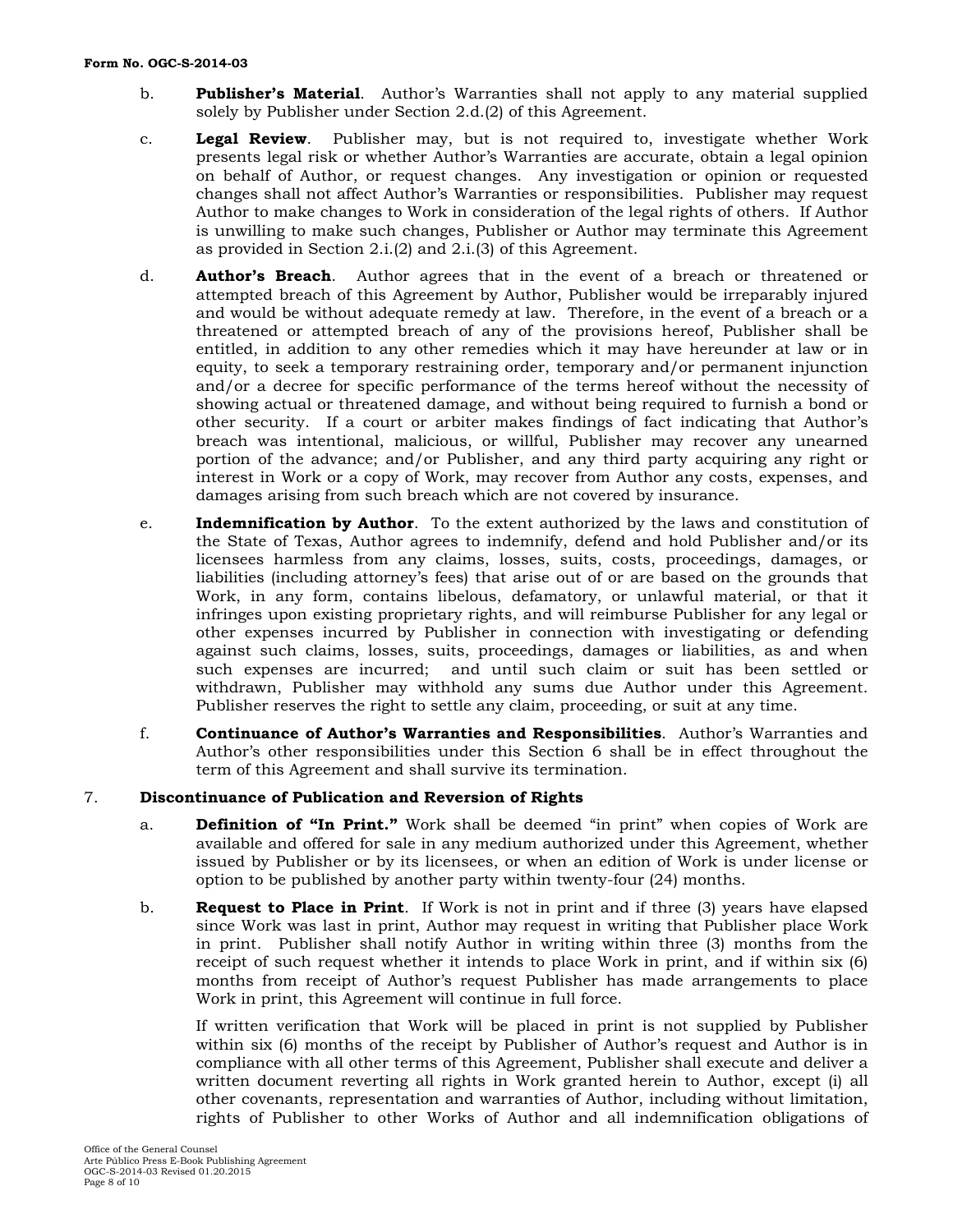Author relating to Work, shall remain in full force and effect and shall not be reverted or assigned to Author; and (ii) any existing licenses or options Publisher has granted to a third party for other rights granted to Publisher shall continue in effect according to their terms, and Author and Publisher shall continue to share in the revenues from such licenses subject to Section 1.d.(3).

# 8. **Miscellaneous**

- a. **Survival**. Upon expiration or termination of this Agreement, the provisions of this Agreement shall be of no further force or effect, except that (i) those provisions of this Agreement that expressly survive, or by their nature are intended to survive, expiration or termination shall so survive and (ii) no party shall be relieved by such expiration or termination from any liability accrued prior to such expiration or termination.
- b. **Notices**. Any notice, consent, approval, request, demand or other communication required or permitted hereunder must be in writing to be effective and shall be deemed delivered and received (i) if personally delivered or if delivered by telecopy with electronic confirmation when actually received by the party to whom sent, or (ii) if delivered by mail (whether actually received or not), at the close of business on the third business day next following the day when placed in the federal mail, postage prepaid, certified or registered mail, return receipt requested, addressed to the parties at their respective address set forth above (or to such other address as any party shall specify by written notice given to the other party).
- c. **Binding Effects; Benefits**. This Agreement shall be binding upon and shall inure to the benefit of the parties hereto and their respective heirs, successors and assigns. Notwithstanding anything contained in this Agreement to the contrary, nothing in this Agreement, expressed or implied, is intended to confer on any person other than the parties hereto or their respective successors and assigns any rights, remedies, obligations or liabilities under or by reason of this Agreement.
- d. **Governing Law; Venue**. This Agreement, and all questions relating to its validity, interpretation, performance and enforcement (including, without limitation, provisions concerning limitations of action), shall be governed by and construed in accordance with the laws of the State of Texas (exclusive of the conflict of law provisions thereof). With regard to any dispute arising out of or related to this Agreement and to the extent permitted by applicable law, each of the parties submits to the non-exclusive jurisdiction of any state court sitting in Austin, Travis County, Texas, or Houston, Harris County, Texas, (such selection at the sole discretion of Publisher) and agrees that all claims with respect to such action or proceeding may be heard and determined in any such court.
- e. **Headings**. Headings of the Sections of this Agreement are for the convenience of the parties only, and shall be given no substantive or interpretive effect whatsoever.
- f. **Waivers**. Any party hereto may, by written notice to the other party hereto, (i) extend the time for the performance of any of the obligations or other actions of the other party under this Agreement; (ii) waive any inaccuracies in the representations or warranties of the other party contained in this Agreement or in any document delivered pursuant to this Agreement; (iii) waive compliance with any of the conditions or covenants of the other party contained in this Agreement; or (iv) waive performance of any of the obligations of the other party under this Agreement. Except as provided in the preceding sentence, no action taken pursuant to this Agreement including without limitation any investigation by or on behalf of any party, shall be deemed to constitute a waiver by the party taking such action of compliance with any representations, warranties, covenants or agreements contained in this Agreement. The waiver by any party hereto of a breach of any provision hereunder shall not operate or be construed as a waiver of any prior or subsequent breach of the same or any other provision hereunder.